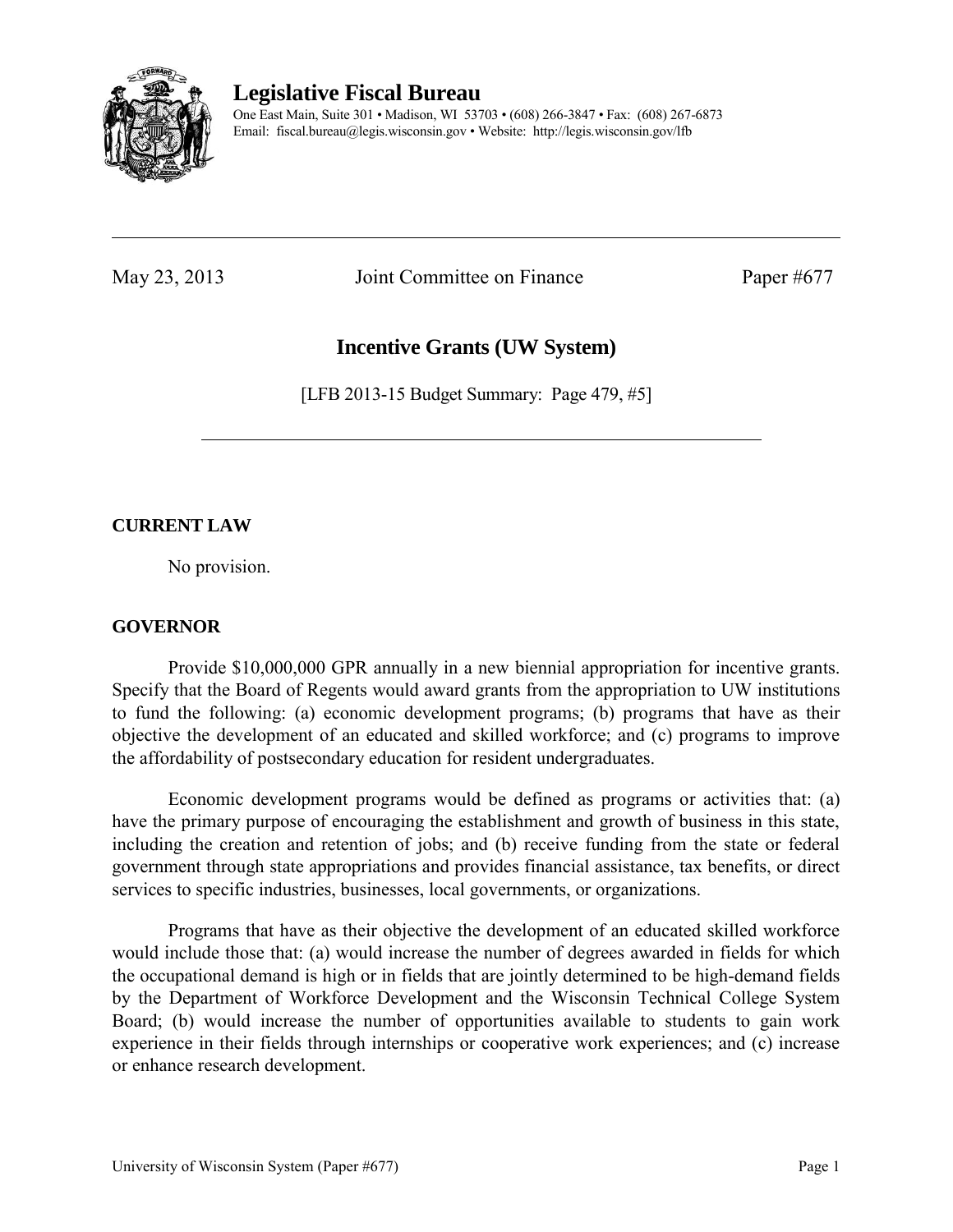Programs to improve the affordability of postsecondary education for resident students would include those that: (a) reduce the time required to obtain a degree; (b) increase the opportunities available for high school pupils to earn credit towards a postsecondary degree; and (c) improve the transfer of credit between institutions of higher education.

 Require the Board of Regents to submit a plan for the establishment of the incentive grant program to the Secretary of the Department of Administration (DOA) for his or her approval within 90 days after the effective date of the bill. Require that the plan include: (a) application procedures and procedures and criteria for each grant recipient; (b) a plan to establish performance goals and accountability measures for each grant recipient; (c) a plan to track and report program results reported by grant recipients; and (d) an acknowledgement that the amounts awarded are not base building. In addition, require the Board of Regents to submit an annual report to the DOA Secretary on the programs that have been awarded an incentive grant. Require that the report include the goals, results, and budget for each program as well as a systemwide summary of this information.

#### **DISCUSSION POINTS**

1. The funding provided under AB 40 for the incentive grant program and the purposes for which that funding could be expended are similar to funding that the Board of Regents requested for certain initiatives. In their budget request, the Board of Regents requested \$432,600 GPR and \$232,800 tuition expenditure authority in 2013-14 and \$11,140,700 GPR and \$5,998,900 tuition expenditure authority in 2014-15 and a total of 171 GPR and tuition revenue positions to support: (a) increased economic development efforts; (b) the development of dual enrollment programs; (c) additional access; and (d) improvements in student retention, graduation, and satisfaction. These activities would have improved individual institution's performance on selected accountability measures included in the annual accountability reports required under 2011 Act 32.

2. While the funding provided in the new incentive grants appropriation is similar in amount and the purposes for which it could be used, it differs from the funding requested by the UW System in a number of ways. First, under AB 40, the Board of Regents would have to develop a process through which institutions would apply for funding and establish performance goals and accountability measures for each recipient. Second, the Board of Regents would be required to submit an annual report related to the funding separate from the annual accountability reports required under 2011 Act 32. Third, no positions would be provided related to the incentive grants. Fourth, the amount of tuition revenues that should be used to support initiatives that receive incentive grant funding is not identified. Lastly, the bill would specify that incentive grants would not be base building for institutions that receive them. While it was not stated in the UW System's request, it appears that the funding requested by the Board of Regents would have been base building for the institutions.

3. The proposed incentive grant program under the UW System would be similar to a current law incentive grant program under the Wisconsin Technical College System (WTCS) Board. Under current law, WTCS receives \$6,418,300 GPR annually through an appropriation for incentive grants. These funds are used to provide grants to technical college district boards, either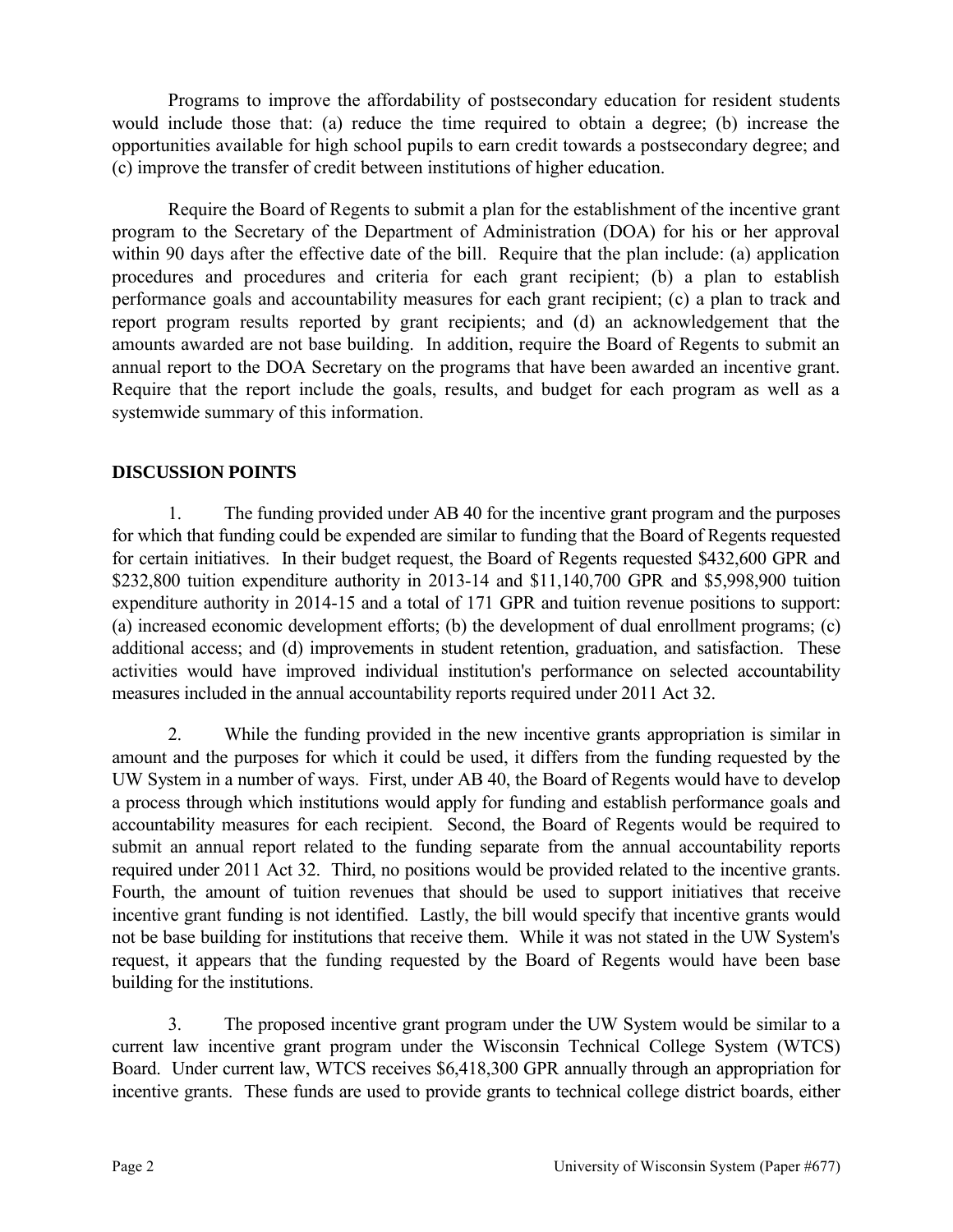singularly or in combination, for purposes including: (a) the creation or expansion of programs, courses, or services, and related staff and instructional material development; (b) the purchase or lease of high-cost instructional equipment necessary to develop or improve new or expanding occupational training programs; (c) educational programs, courses, or services that would not otherwise be established or maintained because of limitations in district fiscal capacity; and (d) the creation or expansion of programs that assist business and industry in adopting and implementing new technology, including training in the use of new technology, and instructional and continuing educational opportunities in the adoption and implementation of new technology.

4. The WTCS Board reviews applications submitted by technical college district boards and awards grants based on criteria established by the Board. District boards that receive incentive grants for activities described in (a), (b), and (d) above are required to provide matching funds equal to 25% to 75% of the total project costs. Incentive grants for activities described in (c) above may be awarded on a continuing basis while grants for activities described in (a) may be awarded for up to three years. District boards that have been awarded incentive grants are required to submit a report to the Board by September 1 of the following fiscal year evaluating the district board's performance in attaining the goals specified in the district board's grant application. The Board is required to develop and implement an audit program to assess the effectiveness of the grants in accomplishing the intended goals.

5. Under the bill as proposed by the Governor and modified by the Joint Finance Committee, the appropriation under WTCS for incentive grants would be deleted along with the appropriations for all other WTCS categorical aids. The related funding would be provided in a new appropriation for aids and grants to district boards. As under current law, district boards would have to apply for these funds and all current law matching requirements would apply.

6. The current law incentive grant program under the WTCS Board is similar to the incentive grant program that the Governor's budget would create under the UW System in that grants are awarded to institutions on a competitive basis for specific purposes that are prescribed by law. One difference between the two programs is that the bill would not require UW institutions to provide matching funds for any incentive grants that they may be awarded. However, the UW System has indicated that \$20 million of its tuition appropriation balance would be used for matching funds for incentive grants. Given how instructional and student services activities are currently funded within the UW System, it may be appropriate to require a tuition revenue match for incentive grants awarded for certain purposes such as the creation or expansion of degree programs, the expansion of internships and cooperative work experiences, programs to reduce the time required to obtain a degree, and programs to improve the transfer of credits. Traditionally, the UW System has requested that 65% of costs related to new initiatives related to instruction and student services be funded with state general purpose revenue (GPR) and that the remaining 35% of costs be funded with tuition revenues. For this reason, the Committee may wish to require that institutions applying for incentive grants to support instruction and student services activities fund 35% of program costs with tuition revenues.

7. Conversely, certain UW System activities, such as research and economic development programs, have historically not been funded with tuition revenues. These activities are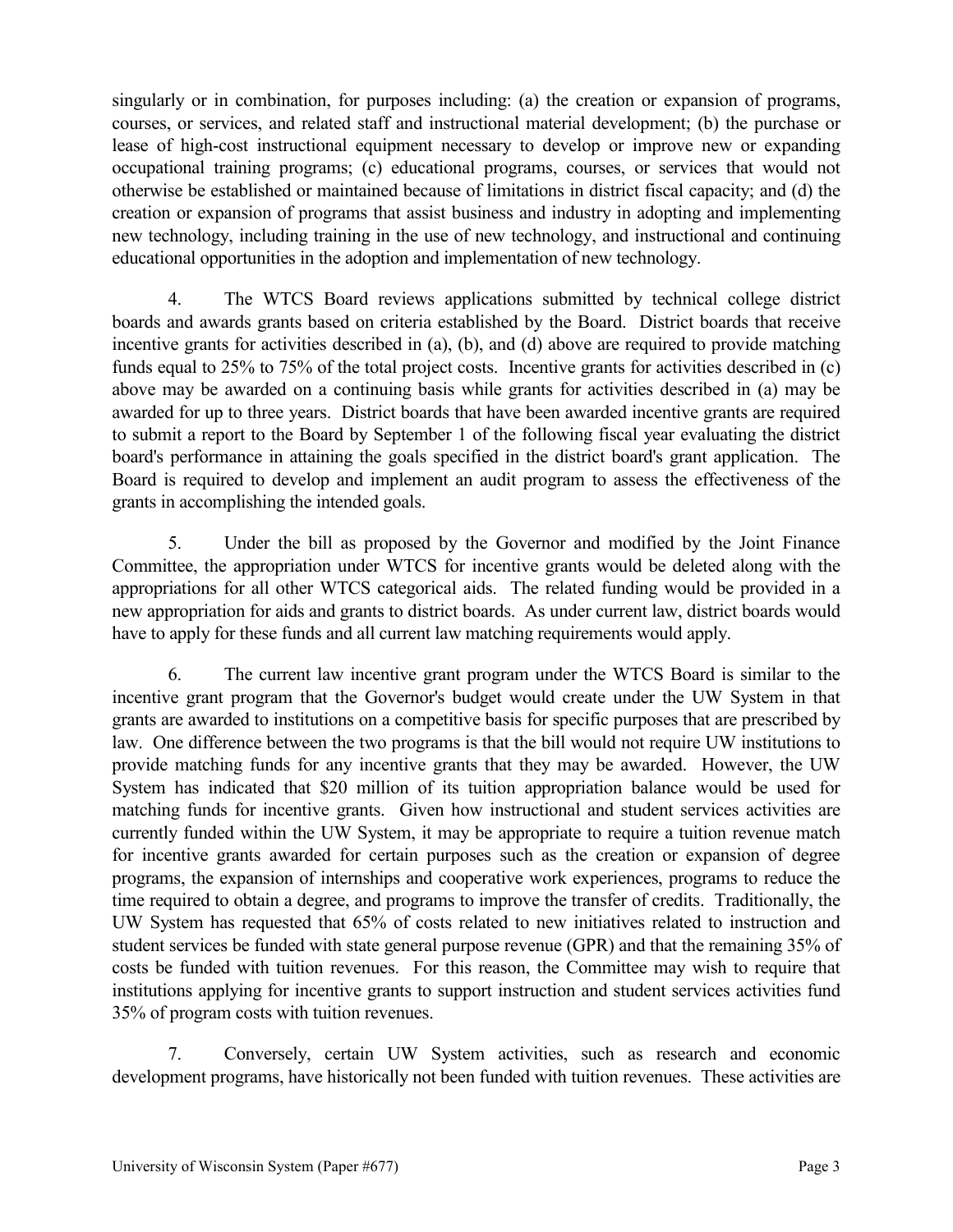typically funded with a mix of state GPR, federal funds, and other program revenues. For this reason, the Committee may wish to prohibit the Board of Regents from requiring institutions to match grants for these purposes with tuition revenues.

8. Another difference between the current law incentive grant program under the WTCS Board and the proposed incentive grant program under the UW System is that the bill would not specify a length of time over which grants can be awarded. However, the bill does specify that incentive grants should not be base building, which could be interpreted to mean that grants should be for one or two years (a period less than or equal to the biennium). While certain activities for which incentive grants could be awarded may become self-supporting in shorter periods of time, it may be appropriate to award grants over a number of years for other activities such as the development of new degree programs. The incentive grant program under the WTCS Board specifies that grants for the creation or expansion of programs, courses, or services may be awarded for up to three years. The Committee may wish to specify that grants awarded through the proposed incentive grant program under the UW System for the creation or expansion of programs, courses, or services could similarly be awarded for up to three years. This would also clarify the language in the bill specifying that grants should not be base building.

9. A third difference between the current law incentive grant program under the WTCS Board and the proposed incentive grant program under the UW System is that the WTCS Board awards grants based on criteria established by the WTCS Board. Under the proposal, the Board of Regents would be required to submit a plan for the establishment of the program including the procedures and criteria for the granting of awards to the DOA Secretary for approval. In this way, the DOA Secretary, not the Board of Regents, would make the final determination regarding how grant awards should be made. To be consistent with the WTCS incentive grant program, the Committee could delete the language requiring the Board of Regents to submit a plan for the incentive grant program to the DOA Secretary for approval.

10. Under the bill, the Board of Regents would be permitted to award grants to increase the number of degrees awarded in fields for which the occupational demand is high or in fields that are jointly determined to be high-demand fields by the Department of Workforce Development (DWD) and the WTCS Board. A budget provision under WTCS would require the WTCS Board to establish a new formula for allocating general state aid to technical colleges based on each district's performance on a number of criteria including the number of degrees and certificates awarded in high-demand fields as jointly determined by DWD and the WTCS Board. Using the same list of high-demand fields for the purpose of both UW incentive grants and the allocation of general state aid to the technical colleges could be advantageous in that it would provide consistency across both systems.

11. However, UW institutions primarily grant higher level degrees than the technical colleges and demand for workers in a particular field may vary by education level. For example, in the field of law, demand could be high for paralegals (who may have associate's degrees) and low for lawyers (who have professional doctorate degrees). To recognize that there may be different levels of demand for workers with different levels of training in a particular field, the Committee may wish to require the Board of Regents to jointly determine with DWD high-demand fields for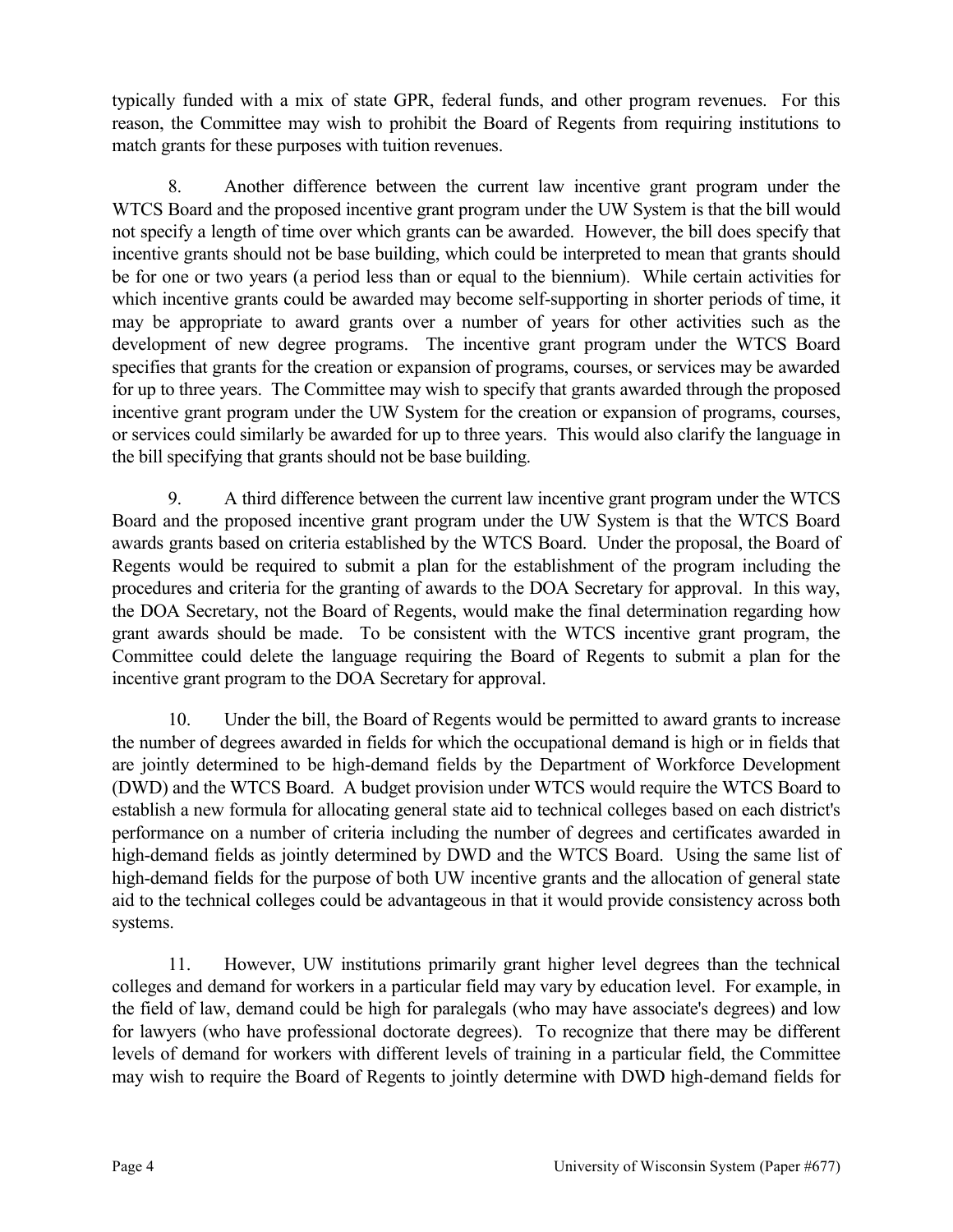bachelor's, master's, and doctoral degreeholders and permit the Board of Regents to award grants to increase the number of degrees awarded by UW institutions in those fields.

12. Under 2011 Act 32, most of the UW System's GPR appropriations were collapsed into a single GPR appropriation for general program operations referred to as the GPR "block grant." Prior to Act 32, the Legislature provided GPR funding to the UW System through a number of appropriations in addition to the general program operations appropriation. Funding was provided through these other appropriations to support specific programs such as the Department of Family Medicine and Practice, programs for minority and disadvantaged students, and industrial and economic development research. If the Legislature creates a separate GPR appropriation for the incentive grant program, it would be moving away from the "block grant" approach to funding it adopted for the UW System in the 2011-13 biennium. To be consistent with action taken in the previous biennium, the Committee could provide the proposed funding in the UW System's GPR general program operations appropriation instead of a new appropriation for this purpose.

13. In addition, Act 32 required the Board of Regents and the UW-Madison Chancellor to submit an annual accountability report to the Governor and the Legislature. The required accountability reports include measures in the following areas: (a) performance; (b) financial; (c) access and affordability; (d) undergraduate education; (e) graduate and professional education; (f) faculty; (g) economic development; and (h) collaboration. Just as AB 40 would create as separate appropriation for the incentive grant program, the bill would also require the Board of Regents to submit a separate report on programs funded through the incentive grant program. Instead of creating a separate report, the Committee could require the Board of Regents and the UW-Madison Chancellor to include the goals, results, and budget for each program that was awarded funds through the incentive grant program and, in the case of the report submitted by the Board of Regents, a systemwide summary of this information in the accountability reports required under 2011 Act 32.

14. By creating the incentive grant program, the Governor and the Legislature would be identifying particular activities and outcomes not currently reported on in the accountability reports as being high-priority. To reflect the importance of these activities and outcomes, the Committee may wish to require the Board of Regents and the UW-Madison Chancellor to include the following measures in the annual accountability report: (a) economic development programs undertaken; (b) the number of degrees awarded in fields for which the occupational demand is high or in fields that are jointly determined by DWD and the Board of Regents to be high-demand fields; (c) the number of students participating in internships or cooperative work experiences; (d) the average time required to obtain a degree; (e) the number of high school pupils who have earned credit at UW institutions; and (f) improvements made in the transfer of credit between institutions of higher education.

15. In a letter to the Committee dated May 15, 2013, the DOA Secretary recommended that the incentive grant program be funded through the UW System's program revenue block grant instead of through the new GPR appropriation that would be created for this purpose under the bill. As an alternative, the Committee could require the Board of Regents to allocate \$10 million in each year of the biennium from its program revenue appropriation for general program operations to the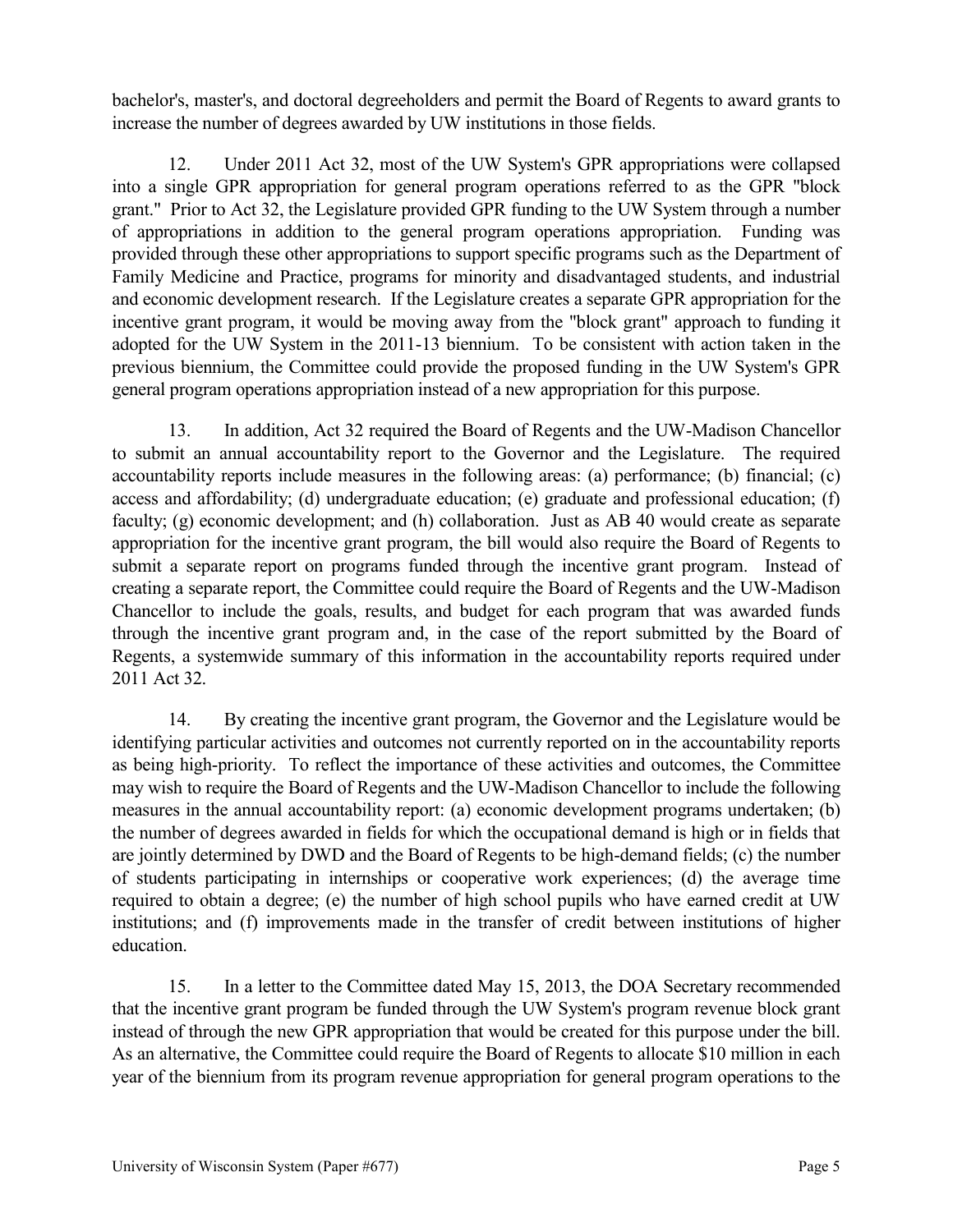new incentive grant program. However, depending on the source of the program revenue funds, this could result in tuition revenues being used to support activities that have historically been funded solely with GPR, such as economic development and research activities.

## **ALTERNATIVES**

## **A. Funding**

1. Approve the Governor's recommendation. This would provide \$10,000,000 annually in a new biennial appropriation for incentive grants.

2. Modify the provision as recommended by the DOA Secretary in his May 15 letter to the Committee. This would require the Board of Regents to allocate \$10,000,000 in each year of the biennium from its program revenue appropriation for general program operations to the new incentive grant program.

| ALT A2 | <b>Change to Bill</b><br>Funding |
|--------|----------------------------------|
| GPR    | $-$ \$20,000,000                 |

3. Delete the Governor's recommendation and instead provide \$10,000,000 GPR annually in the UW System's GPR general program operations appropriation.

4. Delete provision. Under this alternative, the Board of Regents would not be required to develop and administer an incentive grant program.

| ALT A4     | <b>Change to Bill</b><br>Funding |
|------------|----------------------------------|
| <b>GPR</b> | $-$ \$20,000,000                 |

### **B. Statutory Language**

Adopt one or more of the following:

1. Modify the Governor's recommendation to: (1) require that institutions awarded incentive grants for instructional and students services programs provide a tuition revenue match equal to 35% of program costs; and (2) prohibit the Board of Regents from requiring a tuition revenue match for incentive grants awarded for economic development, research, and other activities for which tuition has not historically been used.

2. Modify the Governor's recommendation to specify that grants awarded for the creation or expansion of programs, courses, or services could be awarded for a period of up to three years.